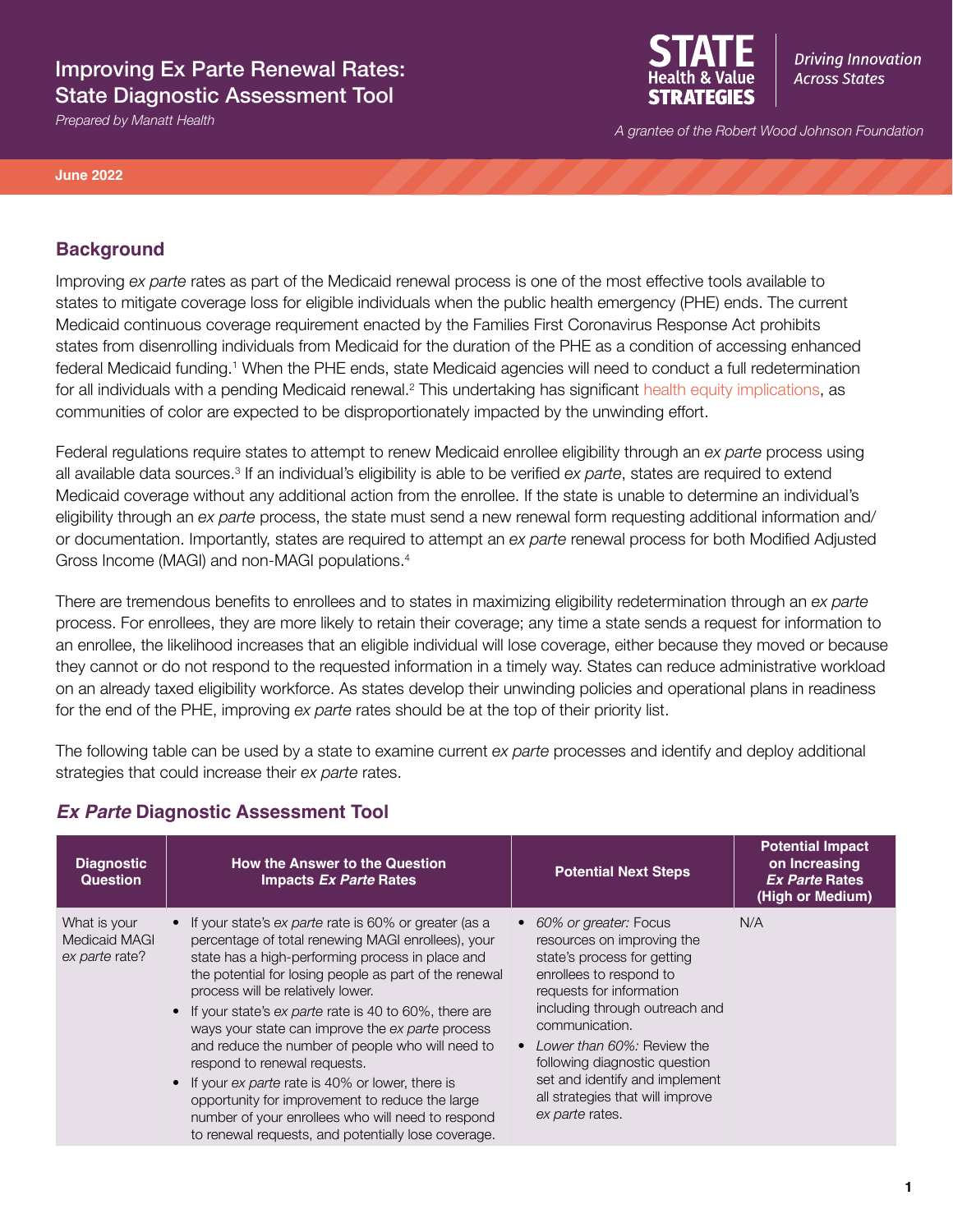| <b>Diagnostic</b><br><b>Question</b>                                                             | How the Answer to the Question<br><b>Impacts Ex Parte Rates</b>                                                                                                                                                                                                                                                                                                                                                                                                                                                                                                                                                                                                                                                                                                                                                                                                                                                                                                                                                                                                                                                                    | <b>Potential Next Steps</b>                                                                                                                                                                                                                                                                                                                                                                                                                                                                                                                                                                         | <b>Potential Impact</b><br>on Increasing<br><b>Ex Parte Rates</b><br>(High or Medium) |
|--------------------------------------------------------------------------------------------------|------------------------------------------------------------------------------------------------------------------------------------------------------------------------------------------------------------------------------------------------------------------------------------------------------------------------------------------------------------------------------------------------------------------------------------------------------------------------------------------------------------------------------------------------------------------------------------------------------------------------------------------------------------------------------------------------------------------------------------------------------------------------------------------------------------------------------------------------------------------------------------------------------------------------------------------------------------------------------------------------------------------------------------------------------------------------------------------------------------------------------------|-----------------------------------------------------------------------------------------------------------------------------------------------------------------------------------------------------------------------------------------------------------------------------------------------------------------------------------------------------------------------------------------------------------------------------------------------------------------------------------------------------------------------------------------------------------------------------------------------------|---------------------------------------------------------------------------------------|
| What earned<br>and unearned<br>income data<br>sources is your<br>state using?                    | • The greater the number of data sources your state<br>uses for verification, the higher the chances an<br>individual's income will be verified ex parte.                                                                                                                                                                                                                                                                                                                                                                                                                                                                                                                                                                                                                                                                                                                                                                                                                                                                                                                                                                          | Examine current earned and<br>unearned income data sources<br>being used and expand the data<br>set, if possible:<br>• Examples of earned income<br>data sources: Internal<br>Revenue Service (IRS),<br>state tax data, state wage<br>information collection agency,<br>and the Work Number/TALX.<br>Examples of unearned<br>٠<br>income data sources: Social<br>Security Administration,<br>state unemployment<br>compensation, state public<br>employees' retirement<br>system, Supplemental<br>Nutrition Assistance Program<br>(SNAP), and Temporary<br>Assistance for Needy Families<br>(TANF). | High                                                                                  |
| Is reviewing<br>SNAP data<br>part of your<br>state's ex<br>parte renewal<br>process?             | • SNAP data can be used as a third-party data<br>source to verify the financial eligibility of an<br>individual, which will help with ex parte income<br>verification processes at renewal.<br>States may also pursue section 1902(e)(14) waiver<br>$\bullet$<br>authority to renew Medicaid eligibility for SNAP<br>participants whose gross income, as determined<br>by SNAP, is under the applicable MAGI income<br>standard. <sup>5</sup> Under this authority, a state can extend<br>coverage for any individual who is eligible for SNAP,<br>without conducting a MAGI redetermination, which<br>will considerably increase ex parte rates.<br>For a longer-term strategy, states may also wish to<br>pursue: (1) for children: Express Lane Eligibility state<br>plan amendment (SPA) authority to rely on findings<br>from a state-designated entity for children; <sup>6</sup> and/or<br>(2) for adults: the Facilitated Enrollment SPA option<br>to determine financial eligibility for a MAGI-based<br>eligibility group using gross household income from<br>SNAP or other means-tested benefit programs. <sup>7</sup> | If not already used, add<br>$\bullet$<br>SNAP data as part of the data<br>sources for ex parte verification.<br>Consider pursuing section<br>1902(e)(14) authority to<br>automatically deem anyone<br>eligible for SNAP eligible for<br>Medicaid.<br>Consider pursuing the longer-<br>term strategies of Express Lane<br>Eligibility and/or Facilitated<br>Enrollment SPA.                                                                                                                                                                                                                          | High                                                                                  |
| Does the state<br>use a "strategic<br>hierarchy" of<br>data sources<br>when verifying<br>income? | • The strategic hierarchy business rule a state uses<br>when verifying earned income can either increase or<br>decrease ex parte rates.<br>• For example, if a state uses a strategic hierarchy<br>that determines eligibility based on a cascading<br>set of business rules evaluating data sources<br>(e.g., if IRS data sources match, no need to<br>review quarterly wage data sources), that process<br>will increase ex parte rates. <sup>8</sup> But, if a state uses<br>a business rule that only compares the highest<br>income data source against the eligibility threshold,<br>that process will decrease ex parte rates.                                                                                                                                                                                                                                                                                                                                                                                                                                                                                              | Examine the state's strategic<br>hierarchy of data sources and<br>change business rules, as<br>appropriate, to allow eligibility<br>to be considered verified if any<br>of the earned income data<br>sources meet the eligibility<br>threshold.                                                                                                                                                                                                                                                                                                                                                     | Medium                                                                                |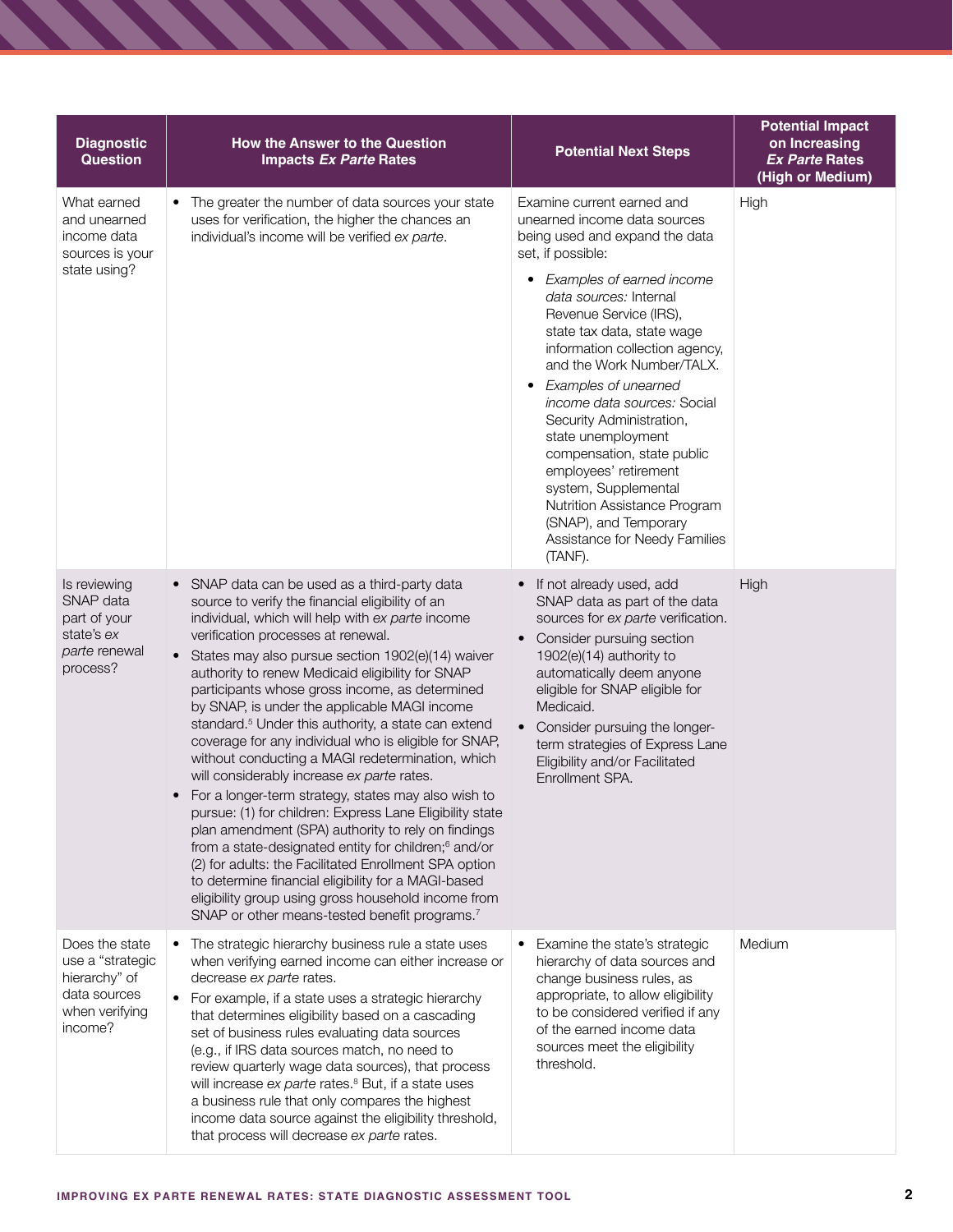| <b>Diagnostic</b><br><b>Question</b>                                                                                     | <b>How the Answer to the Question</b><br><b>Impacts Ex Parte Rates</b>                                                                                                                                                                                                                                                                                                                                                                                                                                                                                                                                                                                           | <b>Potential Next Steps</b>                                                                                                                                                                                                                                                                                                              | <b>Potential Impact</b><br>on Increasing<br><b>Ex Parte Rates</b><br>(High or Medium) |
|--------------------------------------------------------------------------------------------------------------------------|------------------------------------------------------------------------------------------------------------------------------------------------------------------------------------------------------------------------------------------------------------------------------------------------------------------------------------------------------------------------------------------------------------------------------------------------------------------------------------------------------------------------------------------------------------------------------------------------------------------------------------------------------------------|------------------------------------------------------------------------------------------------------------------------------------------------------------------------------------------------------------------------------------------------------------------------------------------------------------------------------------------|---------------------------------------------------------------------------------------|
| Does the state<br>require consent<br>for the ex parte<br>process?                                                        | Some states require an individual to consent to<br>having their eligibility redetermined using data<br>sources. This requirement negatively impacts the<br>ex parte process.<br>Most importantly, while consent is required when<br>$\bullet$<br>a state seeks to verify income using IRS data,<br>obtaining consent to conduct ex parte is not<br>allowable under federal regulations. <sup>9</sup>                                                                                                                                                                                                                                                             | Remove the requirement to<br>consent to an ex parte process.                                                                                                                                                                                                                                                                             | High                                                                                  |
| Do the state's<br>processes<br>exclude specific<br>eligibility groups<br>or individuals<br>from the ex<br>parte process? | Business rules that exclude individuals from the ex-<br>$\bullet$<br>parte process will suppress the ex parte rate. For<br>example, a state that excludes from the ex parte<br>queue any individual who previously reported self-<br>employment income ignores the likelihood that the<br>individual may have had a change in circumstances<br>and could have their eligibility determined using<br>earned income data sources.<br>As another example, a state may elect not to<br>conduct ex parte for non-MAGI populations<br>even though federal regulations require states to<br>attempt ex parte redetermination for non-MAGI<br>populations. <sup>10</sup> | Examine business rules<br>$\bullet$<br>and modify as necessary to<br>extend ex parte review for all<br>Medicaid MAGI and non-<br>MAGI individuals. For non-<br>MAGI populations, states still<br>need to verify income under<br>non-MAGI methodology<br>and assets (using the asset<br>verification system and other<br>available data). | Medium                                                                                |
| Does the state<br>have any other<br>business rules<br>that impede<br>the ex parte<br>process?                            | Some states have other business rules that impede<br>$\bullet$<br>the ex parte process. Examples of such business<br>rules include, but are not limited to:<br>A narrow definition of the time period for when<br>$\circ$<br>data is considered timely and reliable. For<br>example, if a state has a business rule that only<br>allows a review of data that is three months<br>old, a state could consider extending that time<br>period to six months; or<br>Restricting the number of times an individual<br>$\circ$<br>may have their eligibility redetermined ex parte,<br>which is not allowable under federal regulation.                                | Review all business rules and<br>process flows and modify to<br>eliminate requirements that<br>impede a smooth ex parte<br>renewal process.                                                                                                                                                                                              | Medium                                                                                |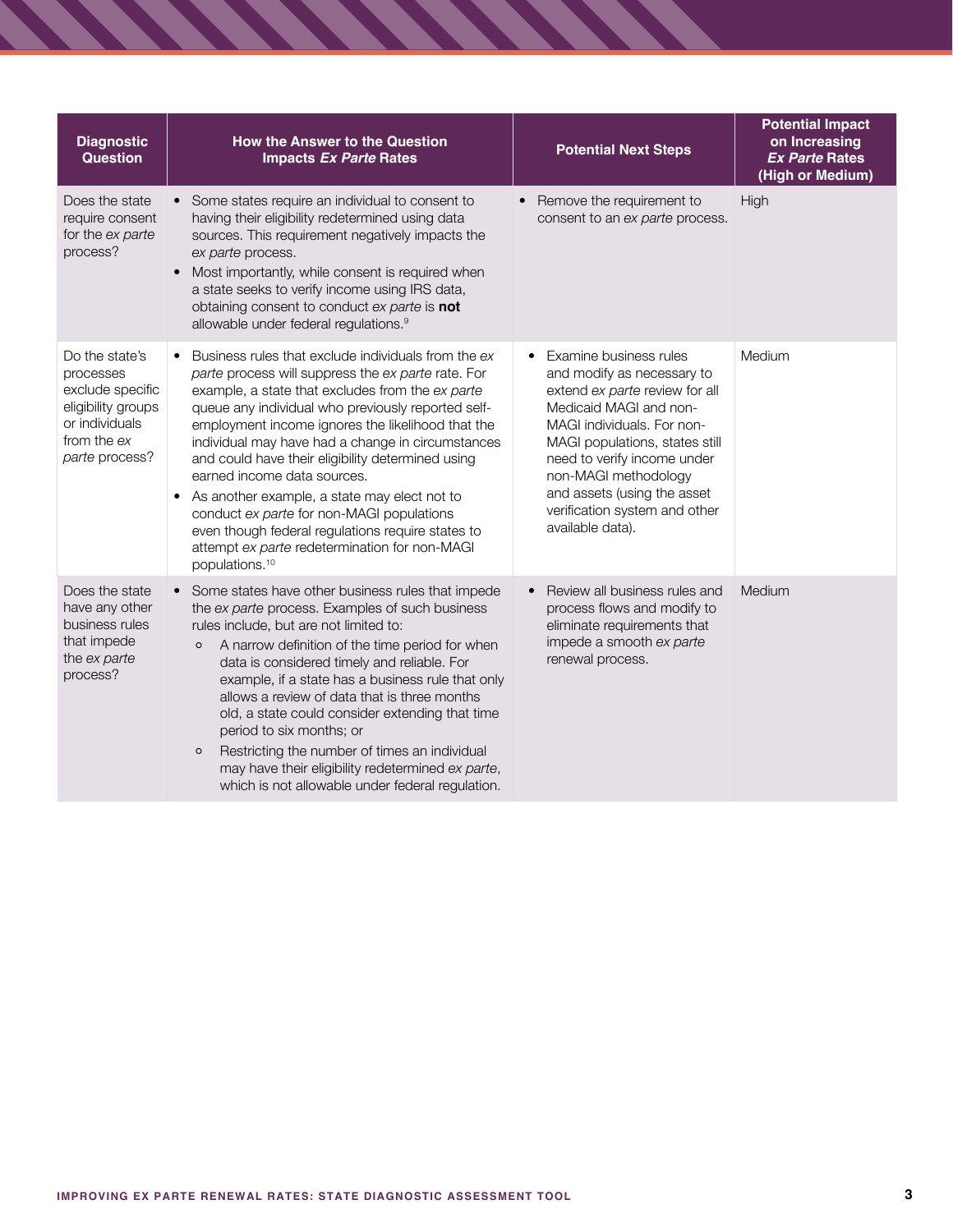# ENDNOTES

- 1. Families First Coronavirus Response Act § [6008\(b\)\(3\).](https://www.congress.gov/bill/116th-congress/house-bill/6201)
- 2. Centers for Medicare & Medicaid Services (CMS), SHO# 22-001, "RE: Promoting Continuity of Coverage and Distributing Eligibility and Enrollment Workload in Medicaid, the Children's Health Insurance Program (CHIP), and Basic Health Program (BHP) Upon Conclusion of the COVID-19 Public Health Emergency," March 3, 2022.
- 3. 42 CFR [435.916](https://www.ecfr.gov/current/title-42/chapter-IV/subchapter-C/part-435/subpart-J/subject-group-ECFR0717d3fdf4a090c/section-435.916).
- 4. Medicaid and CHIP Learning Collaborative, "[Streamlined Eligibility and Enrollment for Non-MAGI Populations](https://www.medicaid.gov/state-resource-center/mac-learning-collaboratives/downloads/non-magi-populations.pdf)," June 2015.
- 5. Supra note 2.
- 6. CMS, ["Express Lane Eligibility Option,](https://www.medicaid.gov/sites/default/files/Federal-Policy-Guidance/downloads/SHO10003.PDF)" February 2010.
- 7. State Health Reform Assistance Network, "[Using Supplemental Nutrition Assistance Program \(SNAP\) Information to Facilitate Medicaid Enrollment and](https://www.shvs.org/wp-content/uploads/2016/09/State-Network-Manatt-Using-SNAP-Information-to-Facilitate-Medicaid-Enrollment-and-Renewal-September-2016.pdf)   [Renewal](https://www.shvs.org/wp-content/uploads/2016/09/State-Network-Manatt-Using-SNAP-Information-to-Facilitate-Medicaid-Enrollment-and-Renewal-September-2016.pdf)," Robert Wood Johnson Foundation, September 2016.
- 8. The Medicaid and CHIP Learning Collaborative, "[Medicaid and CHIP MAGI Application Processing: Ensuring Timely and Accurate Eligibility](https://www.medicaid.gov/state-resource-center/downloads/mac-learning-collaboratives/timely-accurate-eligibility.pdf)   [Determinations](https://www.medicaid.gov/state-resource-center/downloads/mac-learning-collaboratives/timely-accurate-eligibility.pdf)," Spring 2019; CMS All-State SOTA Call, ["Achieving Real Time Eligibility Determinations](https://www.medicaid.gov/state-resource-center/mac-learning-collaboratives/downloads/real-time-eligibility-determinations.pdf)," June 2015.
- 9. 42 CFR [435.916](https://www.ecfr.gov/current/title-42/chapter-IV/subchapter-C/part-435/subpart-J/subject-group-ECFR0717d3fdf4a090c/section-435.916).
- 10. 42 CFR [435.916](https://www.ecfr.gov/current/title-42/chapter-IV/subchapter-C/part-435/subpart-J/subject-group-ECFR0717d3fdf4a090c/section-435.916).